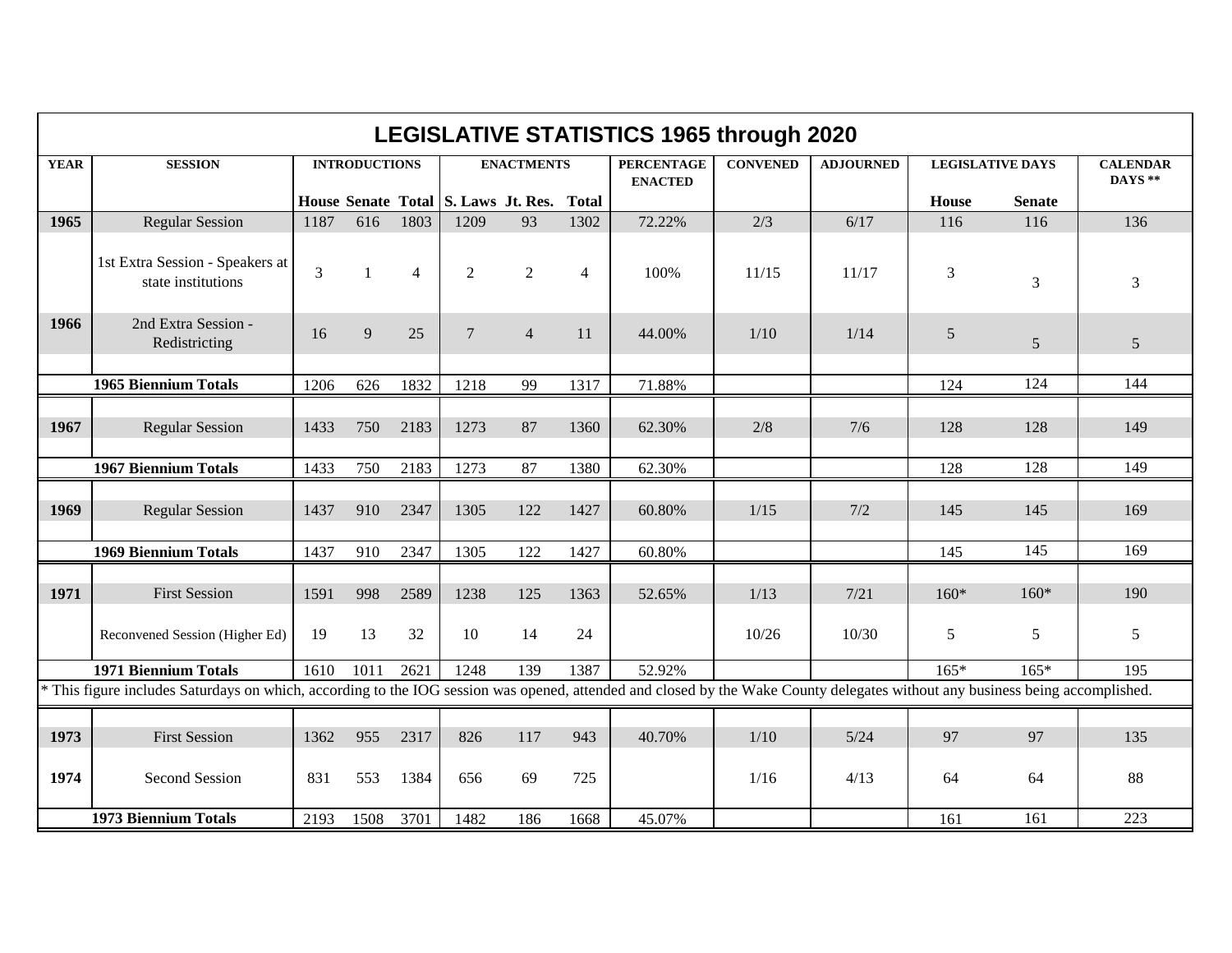| <b>YEAR</b> | <b>SESSION</b>                                          |                | <b>INTRODUCTIONS</b> |                |                                           | <b>ENACTMENTS</b> |                | <b>PERCENTAGE</b> | <b>CONVENED</b> | <b>ADJOURNED</b> | <b>LEGISLATIVE DAYS</b> |               | <b>CALENDAR</b><br>DAYS ** |
|-------------|---------------------------------------------------------|----------------|----------------------|----------------|-------------------------------------------|-------------------|----------------|-------------------|-----------------|------------------|-------------------------|---------------|----------------------------|
|             |                                                         |                |                      |                | House Senate Total S. Laws Jt. Res. Total |                   |                | <b>ENACTED</b>    |                 |                  | <b>House</b>            | <b>Senate</b> |                            |
|             |                                                         |                |                      |                |                                           |                   |                |                   |                 |                  |                         |               |                            |
| 1975        | <b>First Session</b>                                    | 1284           | 952                  | 2236           | 975                                       | 121               | 1096           | 49.02%            | 1/15            | $6/26$           | 117                     | 117           | 163                        |
| 1976        | Second Session                                          | 57             | 18                   | 75             | $\overline{7}$                            | $7\phantom{.0}$   | 14             |                   | 5/3             | 5/14             | 10                      | 10            | 12                         |
|             | <b>1975 Biennium Totals</b>                             | 1341           | 970                  | 2311           | 982                                       | 128               | 1110           | 48.03%            |                 |                  | 127                     | 127           | 175                        |
| 1977        | <b>First Session</b>                                    | 1534           | 917                  | 2451           | 1131                                      | 99                | 1230           | 50.18%            | 1/12            | 7/1              | 123                     | 123           | 170                        |
| 1978        | Second Session                                          | 162            | 113                  | 275            | 167                                       | 36                | 203            |                   | 5/31            | 6/16             | 13                      | 13            | 17                         |
|             | <b>1977 Biennium Totals</b>                             | 1696           | 1030                 | 2726           | 1298                                      | 135               | 1433           | 52.57%            |                 |                  | 136                     | 136           | 187                        |
|             |                                                         |                |                      |                |                                           |                   |                |                   |                 |                  |                         |               |                            |
| 1979        | <b>First Session</b>                                    | 1535           | 945                  | 2480           | 1077                                      | 84                | 1161           | 46.81%            | 1/10            | 6/8              | 108                     | 107           | 150                        |
| 1980        | Second Session                                          | 240            | 162                  | 402            | 255                                       | 20                | 275            |                   | 6/5             | 6/25             | 15                      | 15            | 21                         |
|             | <b>1979 Biennium Totals</b>                             | 1775           | 1107                 | 2882           | 1332                                      | 104               | 1436           | 49.83%            |                 |                  | 123                     | 122           | 171                        |
| 1981        | <b>First Session</b>                                    | 1384           | 772                  | 2156           | 970                                       | 66                | 1048           | 48.61%            | 1/14            | 7/10             | 127                     | 126           | 178                        |
|             | 1st Extra Session - Amend<br>adjournment resolution     |                | $\overline{2}$       | $\sqrt{2}$     |                                           | $\overline{2}$    | 2              | 100%              | $10/5$          | 10/5             | $\mathbf{1}$            | $\mathbf{1}$  |                            |
|             | <b>Second Session</b>                                   | 44             | 18                   | 62             | 159                                       | 14                | 173            |                   | 10/5            | 10/10            | 6                       | 6             | 6                          |
|             | Third Session - Redistricting                           | 2              | $\mathbf{1}$         | $\overline{3}$ | $\mathbf{1}$                              | $\mathbf{1}$      | $\overline{2}$ |                   | 10/29           | 10/30            | $\overline{2}$          | $\sqrt{2}$    | $\overline{2}$             |
| 1982        | 2nd Extra Session 1982 -<br>Redistricting, BOG, schools | $\overline{7}$ | 2                    | 9              | $\overline{7}$                            | $\mathbf{1}$      | 8              | 88.88%            | 2/9             | 2/11             | $\overline{3}$          | 3             | $\mathfrak{Z}$             |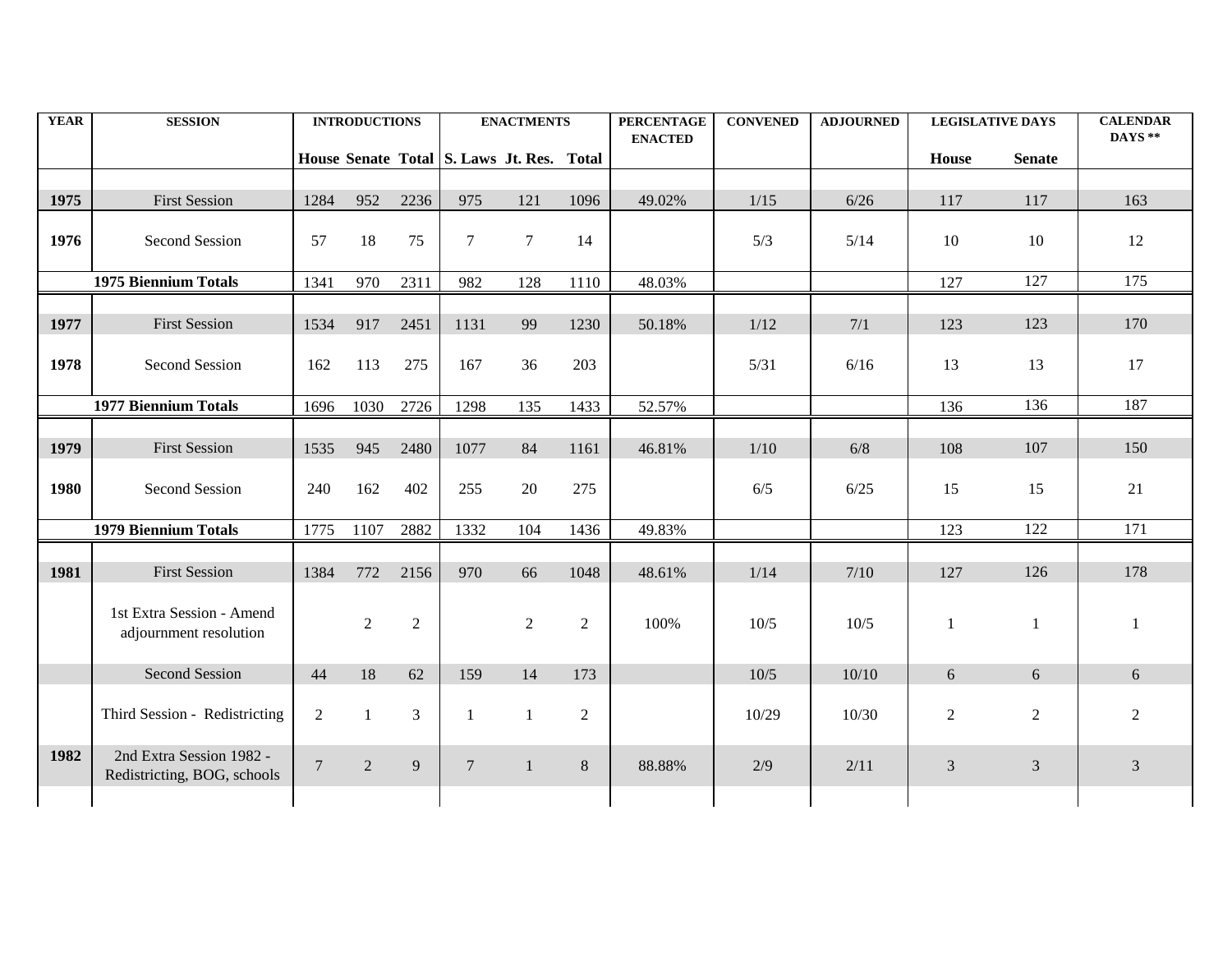| <b>YEAR</b> | <b>SESSION</b>                                     |                | <b>INTRODUCTIONS</b> |                |                | <b>ENACTMENTS</b>                         |              | <b>PERCENTAGE</b><br><b>ENACTED</b> | <b>CONVENED</b> | <b>ADJOURNED</b> | <b>LEGISLATIVE DAYS</b> |                | <b>CALENDAR</b><br>DAYS ** |
|-------------|----------------------------------------------------|----------------|----------------------|----------------|----------------|-------------------------------------------|--------------|-------------------------------------|-----------------|------------------|-------------------------|----------------|----------------------------|
|             |                                                    |                |                      |                |                | House Senate Total S. Laws Jt. Res. Total |              |                                     |                 |                  | House                   | <b>Senate</b>  |                            |
|             | 3rd Extra Session -<br>Redistricting               | $\overline{7}$ | $\mathbf{1}$         | 8              | $\overline{3}$ | 3                                         | 6            | 75.00%                              | 4/26            | 4/27             | $\overline{2}$          | $\overline{2}$ | $\overline{2}$             |
|             | <b>Fourth Session</b>                              | 246            | 81                   | 327            | 270            | 19                                        | 289          |                                     | 6/2             | 6/23             | 16                      | 15             | 22                         |
|             | <b>1981 Biennium Totals</b>                        | 1690           | 877                  | 2567           | 1410           | 106                                       | 1528         | 59.53%                              |                 |                  | 157                     | 155            | 214                        |
| 1983        | <b>First Session</b>                               | 1476           | 701                  | 2177           | 929            | 55                                        | 984          | 45.20%                              | 1/12            | 7/22             | 138                     | 137            | 192                        |
|             | 1st Extra Session - ABC,<br>criminal laws          | 6              | $\mathbf{1}$         | $\overline{7}$ | 6              | $\mathbf{1}$                              | 7            | 100%                                | 8/26            | 8/26             | 1                       | 1              | 1                          |
| 1984        | 2nd Extra Session -<br>Redistricting               | 6              | $\overline{2}$       | $8\,$          | $\overline{7}$ | $\mathbf{1}$                              | 8            | 100%                                | 3/7             | 3/8              | $\overline{2}$          | 2              | $\overline{2}$             |
|             | <b>Second Session</b>                              | 325            | 201                  | 526            | 187            | 51                                        | 238          |                                     | 6/7             | 7/7              | 23                      | 22             | 31                         |
|             | <b>1983 Biennium Totals</b>                        | 1813           | 905                  | 2718           | 1129           | 108                                       | 1237         | 45.51%                              |                 |                  | 164                     | 162            | 226                        |
| 1985        | <b>First Session</b>                               | 1424           | 854                  | 2278           | 793            | 34                                        | 827          | 36.30%                              | 2/5             | 7/18             | 118                     | 118            | 164                        |
| 1986        | Extra Session - High level rad<br>waste repository | 9              | $\overline{4}$       | 13             | $\tau$         | $\mathbf{1}$                              | 8            | 61.54%                              | 2/18            | 2/18             | 1                       | $\mathbf{1}$   | 1                          |
|             | <b>Reconvened Extra Session</b>                    | $\mathbf{1}$   | $\mathbf{1}$         | $\sqrt{2}$     |                | $\mathbf{1}$                              | $\mathbf{1}$ |                                     | $6/5$           | $6/5$            | $1^*$                   | $1*$           | $1*$                       |
|             | <b>Second Session</b>                              | 718            | 454                  | 1172           | 239            | 25                                        | 264          |                                     | 6/5             | 7/16             | 29                      | 30             | 42                         |
|             | <b>1985 Biennium Totals</b>                        | 2152           | 1313                 | 3465           | 1039           | 61                                        | 1100         | 31.74%                              |                 |                  | 149*                    | $150*$         | 208*                       |
|             | *One concurrent day                                |                |                      |                |                |                                           |              |                                     |                 |                  |                         |                |                            |
| 1987        | <b>First Session</b>                               | 2166           | 1557 3723            |                | 879            | 37                                        | 916          | 24.60%                              | 2/9             | 8/14             | 134                     | 135            | 187                        |
| 1988        | Second Session                                     | 493            | 312                  | 805            | 233            | 12                                        | 245          |                                     | 6/2             | 7/12             | 28                      | $28\,$         | 41                         |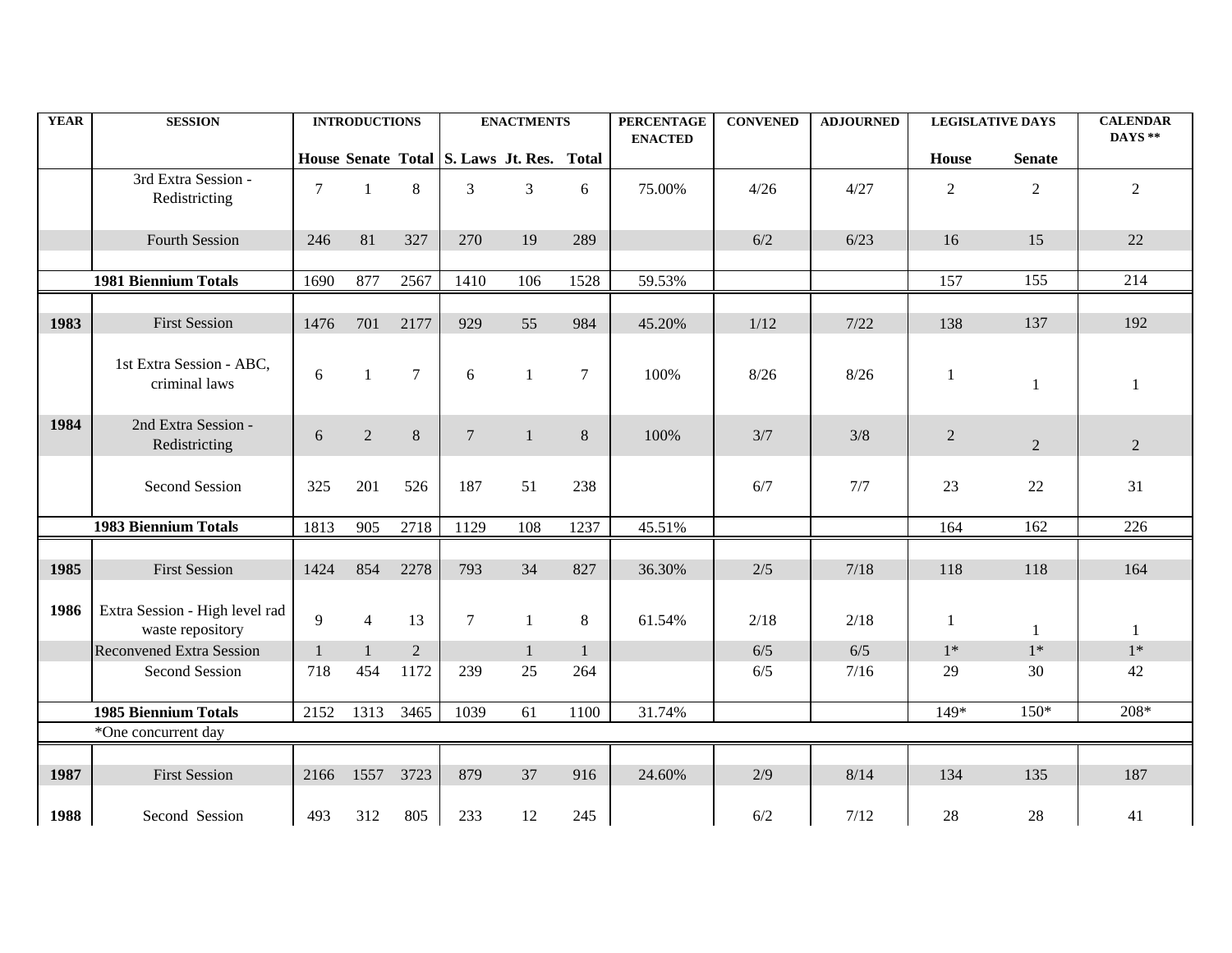| <b>YEAR</b> | <b>SESSION</b>                                                          |                | <b>INTRODUCTIONS</b> |                |                                           | <b>ENACTMENTS</b> |              | <b>PERCENTAGE</b><br><b>ENACTED</b> | <b>CONVENED</b> | <b>ADJOURNED</b> |                | <b>LEGISLATIVE DAYS</b> | <b>CALENDAR</b><br>DAYS ** |
|-------------|-------------------------------------------------------------------------|----------------|----------------------|----------------|-------------------------------------------|-------------------|--------------|-------------------------------------|-----------------|------------------|----------------|-------------------------|----------------------------|
|             |                                                                         |                |                      |                | House Senate Total S. Laws Jt. Res. Total |                   |              |                                     |                 |                  | House          | <b>Senate</b>           |                            |
|             |                                                                         |                |                      |                |                                           |                   |              |                                     |                 |                  |                |                         |                            |
|             | <b>1987 Biennium Totals</b>                                             | 2659           | 1869                 | 4528           | 1112                                      | 49                | 1161         | 25.64%                              |                 |                  | 162            | 163                     | 228                        |
| 1989        | <b>First Session</b>                                                    | 2038           | 1337                 | 3375           | 802                                       | 34                | 836          | 24.77%                              | 1/11            | 8/12             | 137            | 128                     | 214                        |
|             | 1st Extra Session - Interstate<br>hazardous waste                       | 1              | 5                    | 6              | -1                                        |                   | -1           | 16.67%                              | 12/7            | 12/7             | $\mathbf{1}$   | $\mathbf{1}$            | 1                          |
| 1990        | 2nd Extra Session - Prison<br>overcrowding                              | 1              | $\mathbf{1}$         | $\overline{2}$ | $\mathbf{1}$                              | $--$              | $\mathbf{1}$ | 50.00%                              | 3/6             | 3/6              | $\mathbf{1}$   | $\mathbf{1}$            | $\mathbf{1}$               |
|             | Second Session                                                          | 375            | 295                  | 670            | 280                                       | 42                | 322          |                                     | 5/21            | 7/28             | 46             | 42                      | 69                         |
|             | <b>1989 Biennium Totals</b>                                             | 2415           | 1638                 | 4053           | 1084                                      | 76                | 1160         | 28.62%                              |                 |                  | 185            | 172                     | 285                        |
|             |                                                                         |                |                      |                |                                           |                   |              |                                     |                 |                  |                |                         |                            |
| 1991        | <b>First Session</b>                                                    | 1314           | 966                  | 2280           | 761                                       | 30                | 791          | 34.69%                              | $1/30$          | 7/16             | 106            | 99                      | 168                        |
| 1991        | <b>Extra Session</b><br>(4 convenings)<br>1st Convening - redistricting | 13             | 6                    | 19             |                                           |                   |              |                                     | 12/30           | 12/30            | $\mathbf{1}$   | $\mathbf{1}$            | 1                          |
| 1992        | 2nd Convening - Redistricting                                           | 3              | $\overline{1}$       | $\overline{4}$ |                                           |                   |              |                                     | 1/13            | 1/14             | $\overline{2}$ | 2                       | $\overline{2}$             |
| 1992        | 3rd Convening - Redistricting,<br>other                                 | ÷.             | $\mathbf{1}$         | $\mathbf{1}$   |                                           |                   |              |                                     | 1/22            | 1/24             | 3              | 3                       | 3                          |
| 1992        | 4th Convening - Elections                                               | $\overline{3}$ | $\overline{3}$       | 6              |                                           |                   |              |                                     | 2/3             | 2/3              | $\mathbf{1}$   | $\mathbf{1}$            | $\mathbf{1}$               |
|             | <b>Extra Session Totals</b>                                             | 19             | 11                   | 30             | 9                                         | $\overline{4}$    | 13           | 43.33%                              |                 |                  | $\tau$         | $\tau$                  | $\tau$                     |
| 1992        | Second Session                                                          | 372            | 311                  | 683            | 283                                       | 46                | 329          |                                     | $5/26$          | 7/25             | 42             | 41                      | 61                         |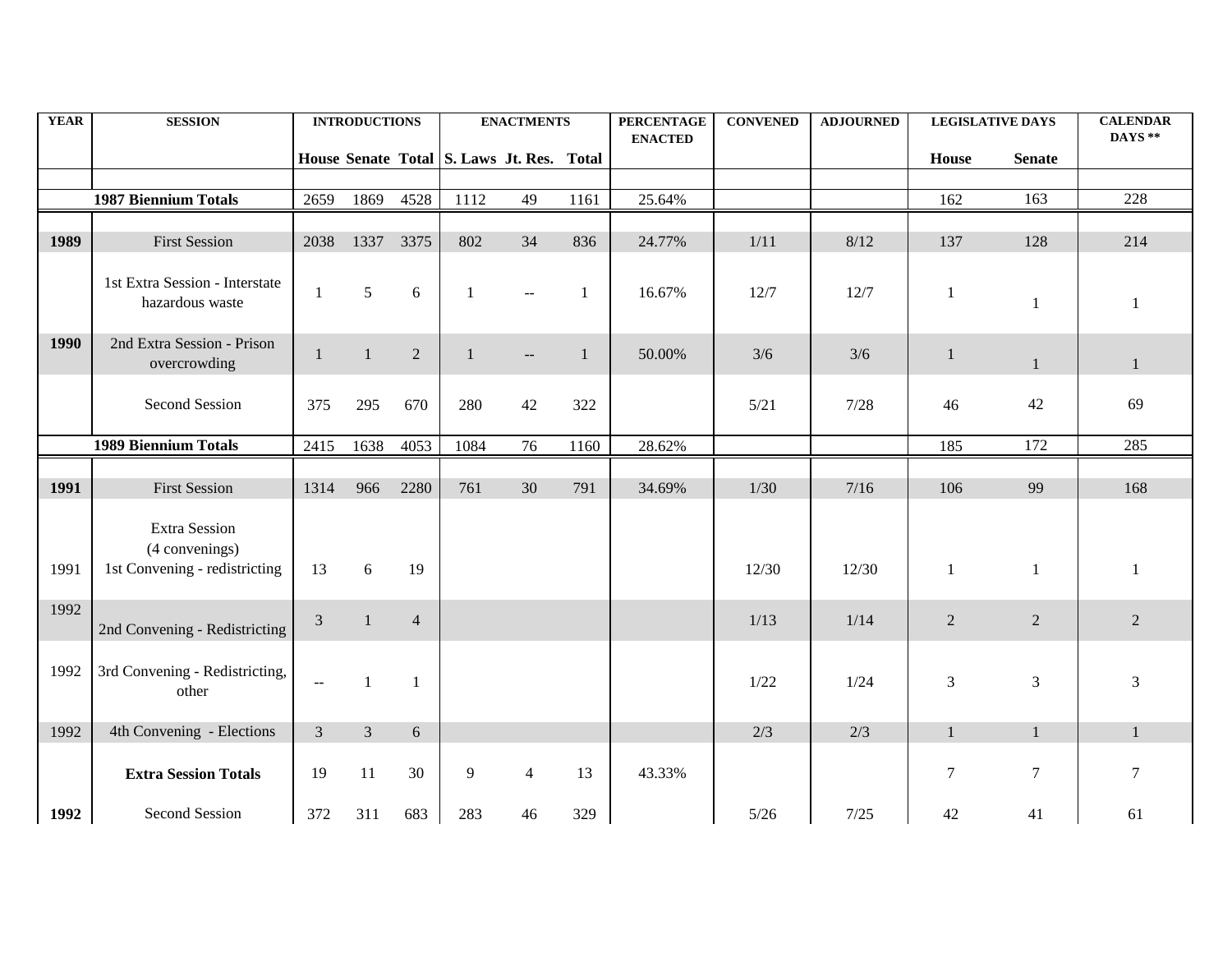| <b>YEAR</b> | <b>SESSION</b>                                                                                                                                                                                                                                                                                                                                                                                                                                                                                                                                       |      | <b>INTRODUCTIONS</b> |           |                                           | <b>ENACTMENTS</b> |                | <b>PERCENTAGE</b><br><b>ENACTED</b> | <b>CONVENED</b> | <b>ADJOURNED</b> |              | <b>LEGISLATIVE DAYS</b> | <b>CALENDAR</b><br>DAYS ** |
|-------------|------------------------------------------------------------------------------------------------------------------------------------------------------------------------------------------------------------------------------------------------------------------------------------------------------------------------------------------------------------------------------------------------------------------------------------------------------------------------------------------------------------------------------------------------------|------|----------------------|-----------|-------------------------------------------|-------------------|----------------|-------------------------------------|-----------------|------------------|--------------|-------------------------|----------------------------|
|             |                                                                                                                                                                                                                                                                                                                                                                                                                                                                                                                                                      |      |                      |           | House Senate Total S. Laws Jt. Res. Total |                   |                |                                     |                 |                  | <b>House</b> | <b>Senate</b>           |                            |
|             | 1991-92 Biennium Totals                                                                                                                                                                                                                                                                                                                                                                                                                                                                                                                              | 1705 | 1288                 | 2993      | 1053                                      | 80                | 1133           | 37.85%                              |                 |                  | 155          | 147                     | 236                        |
| 1993        | <b>First Session</b>                                                                                                                                                                                                                                                                                                                                                                                                                                                                                                                                 | 1499 | 1299                 | 2798      | 558                                       | 31                | 589*           | 21.05%                              | 1/27            | 7/24             | 110          | 109                     | 179                        |
|             | * Five bills which passed in 1993 were assigned chapter numbers 556 through 560, but were not signed and therefore not ratified during the 1993 Regular Session. All but House Bill<br>1319 (originally chapter 560), were signed early in the 1994 Regular Session and retained the chapter numbers originally assigned in 1993 (chapters 556, 557, 559 & 562). Chapter<br>560 was used at the beginning of the 1994 Regular Session for another ratified bill and House Bill 1319 (the studies bill) later became Chapter 771 of the 1994 Session. |      |                      |           |                                           |                   |                |                                     |                 |                  |              |                         |                            |
| 1994        | Extra Session - Crime                                                                                                                                                                                                                                                                                                                                                                                                                                                                                                                                | 232  | 179                  | 411       | 28                                        | 2                 | 30             | 7.30%                               | 2/8             | $3/26$           | 32           | 31                      | 47                         |
|             | Second Session                                                                                                                                                                                                                                                                                                                                                                                                                                                                                                                                       | 635  | 427                  | 1062      | 220                                       | 10                | 230            |                                     | $5/24$          | 7/17             | 35           | 35                      | 55                         |
|             | 1993-94 Biennium Totals                                                                                                                                                                                                                                                                                                                                                                                                                                                                                                                              |      | 1905                 | 4271      | 806                                       | 43                | 849            | 19.88%                              |                 |                  | 177          | 175                     | 281                        |
| 1995        | <b>First Session</b>                                                                                                                                                                                                                                                                                                                                                                                                                                                                                                                                 | 1070 |                      | 1103 2173 | 546                                       | 15                | 561            | 25.82%                              | 1/25            | 7/29             | 108          | 109                     | 186                        |
| 1996        | 1st Extra Session -<br>Unemployment Tax                                                                                                                                                                                                                                                                                                                                                                                                                                                                                                              | 3    | $\overline{2}$       | 5         | $\mathbf{1}$                              | $\mathbf{1}$      | 2              | 40.00%                              | 2/21            | 2/21             | $\mathbf{1}$ | -1                      | 1                          |
|             | Second Session                                                                                                                                                                                                                                                                                                                                                                                                                                                                                                                                       | 389  | 392                  | 781       | 211                                       | 14                | 225            |                                     | 5/13            | 6/21             | 27           | 25                      | 40                         |
|             | 2nd Extra Session - Budget                                                                                                                                                                                                                                                                                                                                                                                                                                                                                                                           | 80   | 50                   | 130       | 20                                        | $\overline{1}$    | 21             | 16.15%                              | 7/8             | 8/3              | 19           | 20                      | 27                         |
|             | 1995-96 Biennium Totals                                                                                                                                                                                                                                                                                                                                                                                                                                                                                                                              | 1542 | 1547                 | 3089      | 778                                       | 31                | 809            | 26.19%                              |                 |                  | 155          | 155                     | 254                        |
| 1997        | <b>First Session</b>                                                                                                                                                                                                                                                                                                                                                                                                                                                                                                                                 | 1245 | 1089                 | 2334      | 528                                       | 33                | 561            | 24.04%                              | 1/29            | 8/28             | 123          | 123                     | 212                        |
| 1998        | Extra Session - Uninsured<br>Children                                                                                                                                                                                                                                                                                                                                                                                                                                                                                                                | 5    | $\mathfrak{Z}$       | 8         | $\mathbf{1}$                              | $\overline{1}$    | $\overline{2}$ | 25%                                 | 3/24            | 4/30             | 23           | $22\,$                  | 38                         |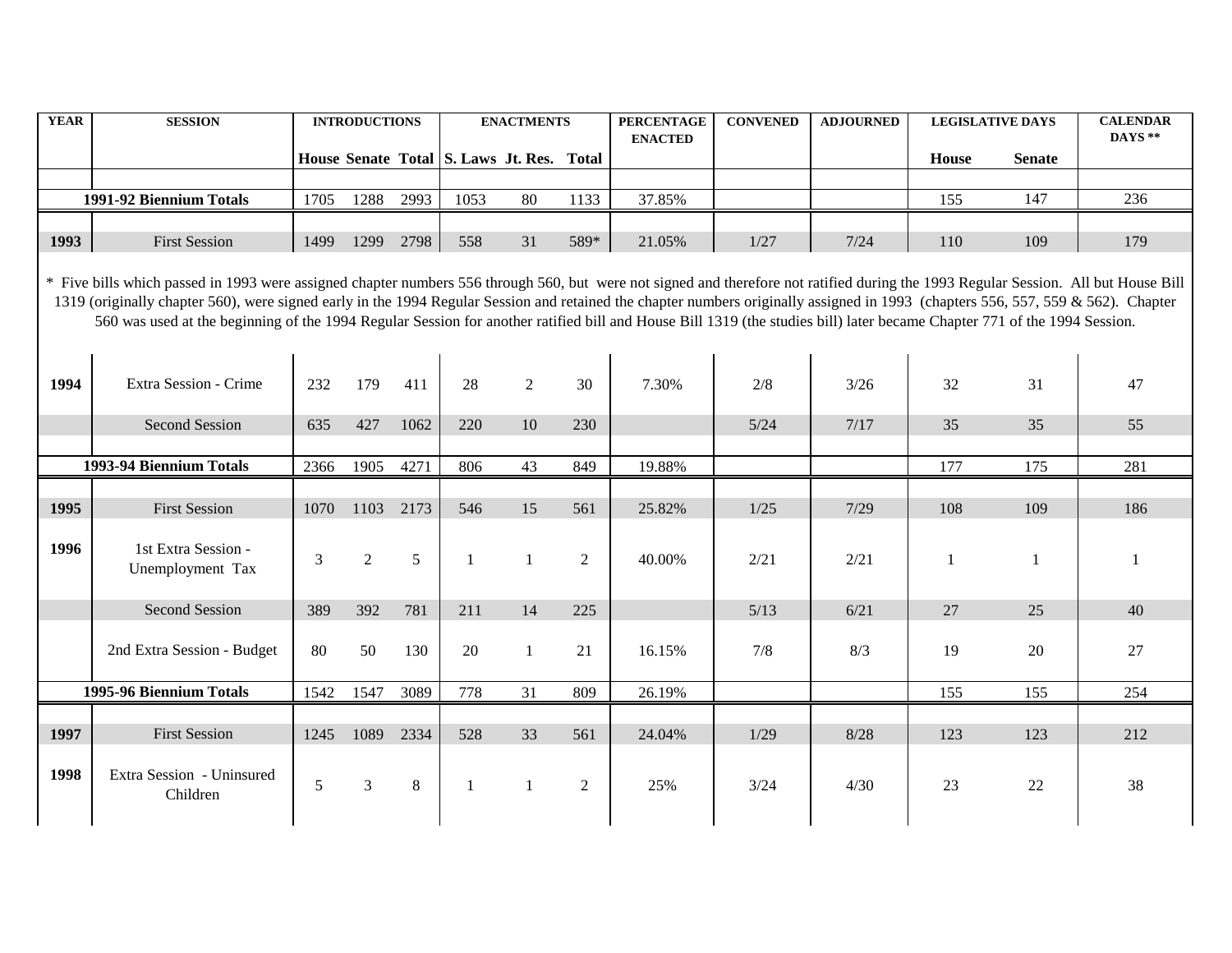| <b>YEAR</b> | <b>SESSION</b>                                                                                              |                | <b>INTRODUCTIONS</b> |                |                                           | <b>ENACTMENTS</b> |                | <b>PERCENTAGE</b><br><b>ENACTED</b> | <b>CONVENED</b> | <b>ADJOURNED</b> |                   | <b>LEGISLATIVE DAYS</b> | <b>CALENDAR</b><br>DAYS** |
|-------------|-------------------------------------------------------------------------------------------------------------|----------------|----------------------|----------------|-------------------------------------------|-------------------|----------------|-------------------------------------|-----------------|------------------|-------------------|-------------------------|---------------------------|
|             |                                                                                                             |                |                      |                | House Senate Total S. Laws Jt. Res. Total |                   |                |                                     |                 |                  | House             | <b>Senate</b>           |                           |
|             | Second Session                                                                                              | 520            |                      | 516 1036       | 229                                       | 14                | 243            |                                     | 5/11            | 10/29            | 100               | 101                     | 172                       |
|             | 1997-98 Biennium Totals                                                                                     | 1770           | 1608                 | 3378           | 758                                       | 48                | 806            | 23.86%                              |                 |                  | 246               | 246                     | 422                       |
| 1999        | <b>First Session</b>                                                                                        | 1489           | 1175                 | 2664           | 462                                       | 22                | 484            | 18.16%                              | 1/27            | 7/21             | 103               | 101                     | 176                       |
|             | 1st Extra Session - Hurricane<br>Floyd recovery                                                             | 3              | 3                    | 6              | $\mathbf{1}$                              | $\mathbf{1}$      | $\overline{2}$ | 33.33%                              | 12/15           | 12/16            | 2                 | 2                       | $\overline{2}$            |
| 2000        | 2nd Extra Session - Appellate<br>bonds cap                                                                  | $\overline{4}$ | $\mathfrak{Z}$       | $\overline{7}$ | $\mathbf{1}$                              | $\mathbf{1}$      | 2              | 28.57%                              | 4/5             | 4/5              | 1                 | 1                       | 1                         |
|             | Second Session                                                                                              | 377            | 383                  | 760            | 190                                       | 6                 | 196            |                                     | 5/8             | 7/13             | 41                | 41                      | 67                        |
|             | 1999-2000 Biennium Totals                                                                                   |                | 1564                 | 3437           | 654                                       | 30                | 684            | 19.90%                              |                 |                  | 147               | 145                     | 246                       |
| 2001        | <b>First Session</b>                                                                                        | 1478           | 1109                 | 2587           | 519                                       | 36                | 555            | 21.45%                              | 1/24            | $12/6$           | 179               | 173                     | 317                       |
| 2002        | Extra Session - Redistricting                                                                               | 17             | $\overline{7}$       | 24             | $\overline{4}$                            | 1                 | 5              | 20.83%                              | 5/14            | 11/26            | 66*<br>(add'l 22) | $75*$<br>(add'l 21)     | 197*                      |
| 2002        | Second Session                                                                                              | 337            | 369                  | 706            | 186                                       | 19                | 205            |                                     | $5/28$          | 10/4             | 77                | 70                      | 130                       |
|             | (reconvened - vetoed S1283)                                                                                 |                | 2                    | $\overline{2}$ |                                           | $\mathbf{1}$      | -1             |                                     | 11/13           | 11/13            | -1                | 1                       | 1                         |
|             | 2001-2002 Biennium Totals                                                                                   |                | 1832 1487            | 3319           | 709                                       | 57                | 766            | 23.07%                              |                 |                  | $323*$            | 319*                    | $514*$                    |
|             | * House 44 concurrent legislative days; Senate 54 concurrent legislative days; 130 concurrent calendar days |                |                      |                |                                           |                   |                |                                     |                 |                  |                   |                         |                           |
| 2003        | <b>First Session</b>                                                                                        | 1340           | 1028                 | 2368           | 433                                       | 31                | 464            | 19.59%                              | 1/29            | 7/20             | 102               | 102                     | 173                       |
|             | (reconvened - H917 vetoed)                                                                                  | $\overline{1}$ | 2                    | 3              |                                           | $\mathbf{1}$      | -1             |                                     | 8/27            | 8/27             | $\mathbf{1}$      | 1                       | 1                         |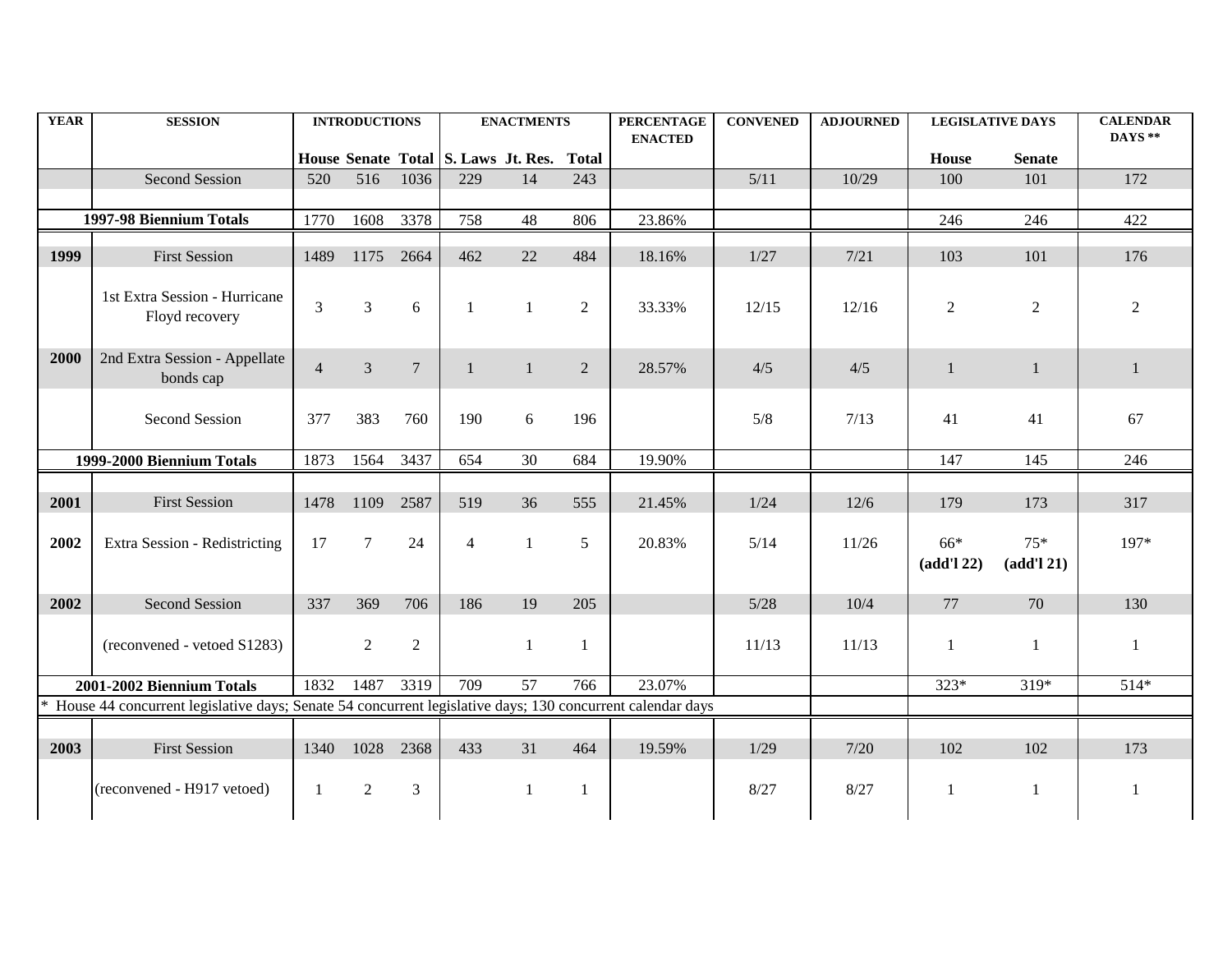| <b>YEAR</b>  | <b>SESSION</b>                                                              |                      | <b>INTRODUCTIONS</b>   |                        |                                           | <b>ENACTMENTS</b>        |                            | <b>PERCENTAGE</b><br><b>ENACTED</b> | <b>CONVENED</b>      | <b>ADJOURNED</b>     | <b>LEGISLATIVE DAYS</b>   |                           | <b>CALENDAR</b><br>DAYS ** |
|--------------|-----------------------------------------------------------------------------|----------------------|------------------------|------------------------|-------------------------------------------|--------------------------|----------------------------|-------------------------------------|----------------------|----------------------|---------------------------|---------------------------|----------------------------|
|              |                                                                             |                      |                        |                        | House Senate Total S. Laws Jt. Res. Total |                          |                            |                                     |                      |                      | House                     | <b>Senate</b>             |                            |
|              | (reconvened - S802 Med.<br>malpractice)                                     |                      |                        |                        |                                           |                          |                            |                                     | 9/15                 | 9/16                 |                           | $\overline{2}$            | $\overline{2}$             |
|              | 1st Extra Session -<br>Redistricting                                        | 8                    | 3                      | 11                     | -1                                        | $\overline{1}$           | 2                          | 18%                                 | 11/24                | 11/25                | $\overline{2}$            | $\overline{2}$            | 2                          |
|              | 2nd Extra Session - Economic<br>development                                 | 9                    | $\overline{5}$         | 14                     |                                           | $\mathbf{1}$             | 2                          | 14.28%                              | 12/9                 | 12/10                | $\overline{2}$            | 2                         | $\overline{2}$             |
| 2004         | <b>Second Session</b>                                                       | 466                  | 416                    | 882                    | 203                                       | 13                       | 216                        |                                     | 5/10                 | 7/18                 | 44                        | 44                        | 70                         |
|              | 3rd Extra Session - Economic<br>development                                 | $\overline{2}$       | 2                      | $\overline{4}$         |                                           | $\overline{1}$           | 2                          |                                     | 11/4                 | 11/4                 | $\mathbf{1}$              | $\mathbf{1}$              | 1                          |
|              | 2003-2004 Biennium Totals                                                   | 1826                 | 1456                   | 3282                   | 639                                       | 48                       | 687                        | 20.93%                              |                      |                      | 152                       | 154                       | 251                        |
| 2005<br>2006 | <b>First Session</b><br>(reconvened - H706 vetoed)<br><b>Second Session</b> | 1800<br>1094         | 1184<br>882            | 2984<br>1976           | 463<br>264                                | 58<br>$\mathbf{1}$<br>24 | 521<br>$\mathbf{1}$<br>288 | 17.45%                              | 1/26<br>10/12<br>5/9 | 9/2<br>10/12<br>7/28 | 125<br>$\mathbf{1}$<br>48 | 126<br>$\mathbf{1}$<br>49 | 220<br>1<br>81             |
|              | 2005-2006 Biennium Totals                                                   | 2895                 | 2066                   | 4961                   | 727                                       | 83                       | 810                        | 16%                                 |                      |                      | 174                       | 176                       | $\overline{302}$           |
| 2007         | <b>First Session</b><br>(reconvened - H1761 veto)                           | 2072<br>$\mathbf{1}$ | 1573<br>$\overline{2}$ | 3645<br>$\overline{3}$ | 551                                       | 68<br>$\mathbf{1}$       | 619<br>$\mathbf{1}$        | 17%                                 | 1/24<br>9/10         | 8/2<br>9/11          | 113<br>$\overline{2}$     | 111<br>2                  | 191<br>2                   |
| 2008         | Extra Session - Economic<br>development                                     | 5                    | 3                      | $\,8\,$                |                                           | $\mathbf{1}$             | 2                          |                                     | 9/10                 | 9/11                 | $2*$                      | $2*$                      | $2*$                       |
|              | Extra Session - Thomas<br>Wright expulsion                                  | $\overline{2}$       | 2                      | $\overline{4}$         |                                           | 1                        | $\mathbf{1}$               |                                     | $3/20$               | $3/20$               | 1                         | 1                         | 1                          |
|              | <b>Second Session</b><br>(reconvened - H2167 veto)                          | 734<br>$\mathbf{1}$  | 597                    | 1331<br>$\mathbf{1}$   | 228                                       | 31<br>-1                 | 259<br>$\overline{2}$      |                                     | $5/13$<br>8/27       | 7/18<br>8/27         | 40                        | 40<br>1                   | 67                         |
|              | 2007-2008 Biennium Totals                                                   | 2815                 | 2177                   | 4992                   | 781                                       | 103                      | 884                        | 17.70%                              |                      |                      | 157                       | 155                       | 262                        |
|              | * Two concurrent days                                                       |                      |                        |                        |                                           |                          |                            |                                     |                      |                      |                           |                           |                            |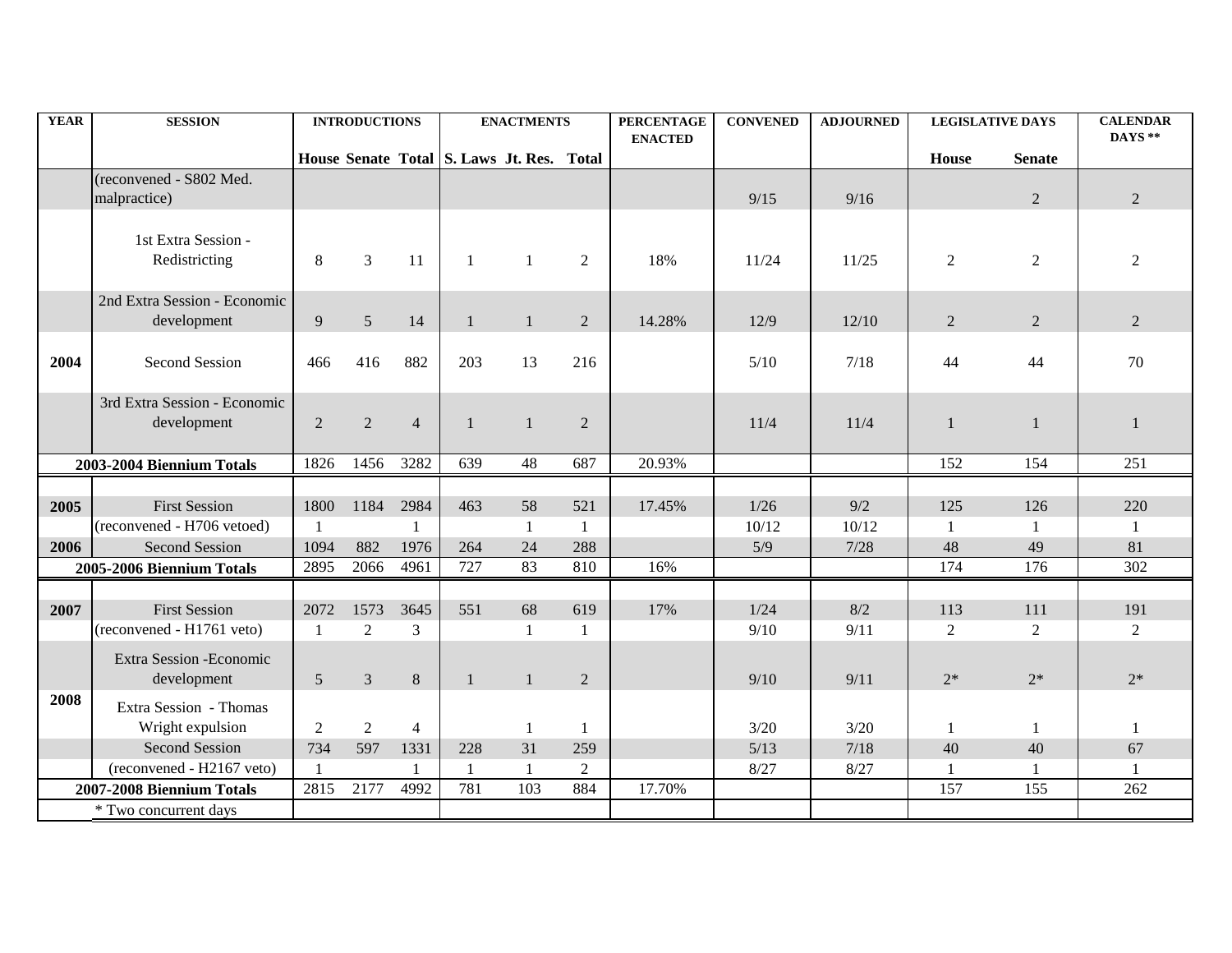| <b>YEAR</b> | <b>SESSION</b>                   |                | <b>INTRODUCTIONS</b> |                | <b>ENACTMENTS</b>                         |    | <b>PERCENTAGE</b> | <b>CONVENED</b> | <b>ADJOURNED</b> | <b>LEGISLATIVE DAYS</b> |                | <b>CALENDAR</b><br>DAYS ** |                |
|-------------|----------------------------------|----------------|----------------------|----------------|-------------------------------------------|----|-------------------|-----------------|------------------|-------------------------|----------------|----------------------------|----------------|
|             |                                  |                |                      |                | House Senate Total S. Laws Jt. Res. Total |    |                   | <b>ENACTED</b>  |                  |                         | <b>House</b>   | <b>Senate</b>              |                |
|             |                                  |                |                      |                |                                           |    |                   |                 |                  |                         |                |                            |                |
| 2009        | <b>First Session</b>             | 1658           | 1109 2767            |                | 577                                       | 33 | 610               | 22.00%          | $1/28$           | 8/11                    | 114            | 112                        | 196            |
|             |                                  |                |                      |                |                                           |    |                   |                 |                  |                         |                |                            |                |
| 2010        | Second Session                   | 426            | 354                  | 780            | 196                                       | 31 | 227               |                 | 5/12             | 7/10                    | 37             | 36                         | 60             |
|             | 2009-2010 Biennium Totals        | 2084           | 1463                 | 3547           | 773                                       | 64 | 837               | 23%             |                  |                         | 151            | 148                        | 256            |
| 2011        | <b>First Session</b>             | 936            | 785                  | 1721           | 396                                       | 9  | 405               | 23%             | $1/26$           | 6/18                    | 87             | 87                         | 144            |
|             | Reconvened Session -             |                |                      |                |                                           |    |                   |                 |                  |                         |                |                            |                |
|             | Redistricting                    | $\overline{2}$ | 6                    | 8              | 12                                        |    | 13                |                 | 7/13             | 7/28                    | 9              | 9                          | 16             |
|             | Reconvened Session -             |                |                      |                |                                           |    |                   |                 |                  |                         |                |                            |                |
|             | <b>Constitutional Amendments</b> |                | $\mathbf{1}$         | $\mathbf{1}$   | $\overline{4}$                            |    | $5\overline{)}$   |                 | 9/12             | 9/14                    | 3              | $\mathfrak{Z}$             | $\mathfrak{Z}$ |
|             | Reconvened Session -             |                |                      |                |                                           |    |                   |                 |                  |                         |                |                            |                |
|             | Redistricting                    |                |                      | 1              | 5                                         |    | 6                 |                 | 11/7             | 11/7                    |                |                            |                |
|             | Reconvened Session - RJA;        |                |                      |                |                                           |    |                   |                 |                  |                         |                |                            |                |
|             | <b>Breweries</b>                 |                |                      |                | 2                                         |    | 2                 |                 | 11/27            | 11/29                   | 3              | 3                          | 3              |
| 2012        | Reconvened Session- S9 veto      |                |                      |                |                                           |    |                   |                 |                  |                         |                |                            |                |
|             | (RJA)                            | 2              |                      | 3              |                                           |    | 1                 |                 | 1/4              | 1/5                     | $\overline{2}$ | 2                          | $2*$           |
|             | Reconvened Session-S727 veto     |                |                      |                |                                           |    |                   |                 |                  |                         |                |                            |                |
|             | (NCAE)                           |                |                      |                |                                           |    | $\mathbf{1}$      |                 | 1/5              | 1/5                     | 1              |                            | $1*$           |
|             | <b>Reconvened Session</b>        |                |                      |                |                                           |    |                   |                 | 2/16             | 2/18                    | $\overline{2}$ | 2                          | 3              |
|             | <b>Reconvened Session</b>        |                | $\overline{2}$       | 2              |                                           |    |                   |                 | 4/23             | 4/25                    | 2              | $\overline{2}$             | $\overline{3}$ |
|             | Second Session                   | 294            | 165                  | 459            | 202                                       | 11 | 213               |                 | 5/16             | 7/3                     | 29             | 29                         | 49             |
|             | 2011-2012 Biennium Totals        | 1234           | 961                  | 2195           | 622                                       | 24 | 646               | 29%             |                  |                         | 139            | 139                        | 224            |
|             | *One concurrent day              |                |                      |                |                                           |    |                   |                 |                  |                         |                |                            |                |
| 2013        | <b>First Session</b>             |                | $\overline{2}$       | $\mathfrak{Z}$ |                                           | 1  | $\mathbf{1}$      | 25%             | 1/9              | 1/9                     | 1              | $\mathbf{1}$               | 199            |
|             | <b>Reconvened First Session</b>  | 1022           | 726                  | 1748           | 416                                       | 22 | 438               |                 | 1/30             | 7/26                    | 103            | 103                        |                |
|             | Reconvened Session -             |                |                      |                |                                           |    |                   |                 |                  |                         |                |                            |                |
|             | H392 & H786 veto                 | $\mathbf{1}$   |                      | $\mathbf{1}$   | $\overline{2}$                            | 1  | $\mathfrak{Z}$    |                 | 9/3              | 9/4                     | $\overline{2}$ | $\overline{2}$             | $\overline{2}$ |
| 2014        | Second Session                   | 253            | 157                  | 410            | 122                                       | 8  | 130               |                 | 5/14             | 8/20                    | 56             | 57                         | 99             |
|             | 2013-2014 Biennium Totals        | 1277           | 885                  | 2162           | 540                                       | 32 | 572               | 26%             |                  |                         | 162            | 163                        | 300            |
| 2015        | <b>First Session</b>             | 3              | $\mathbf{1}$         | $\overline{4}$ |                                           | 1  | $\mathbf{1}$      | 19%             | 1/14             | 1/14                    | $\mathbf{1}$   | $\mathbf{1}$               | 260            |
|             | <b>Reconvened First Session</b>  | 941            | 721                  | 1662           | 300                                       | 13 | 313               |                 | $1/28$           | 9/30                    | 134            | 136                        |                |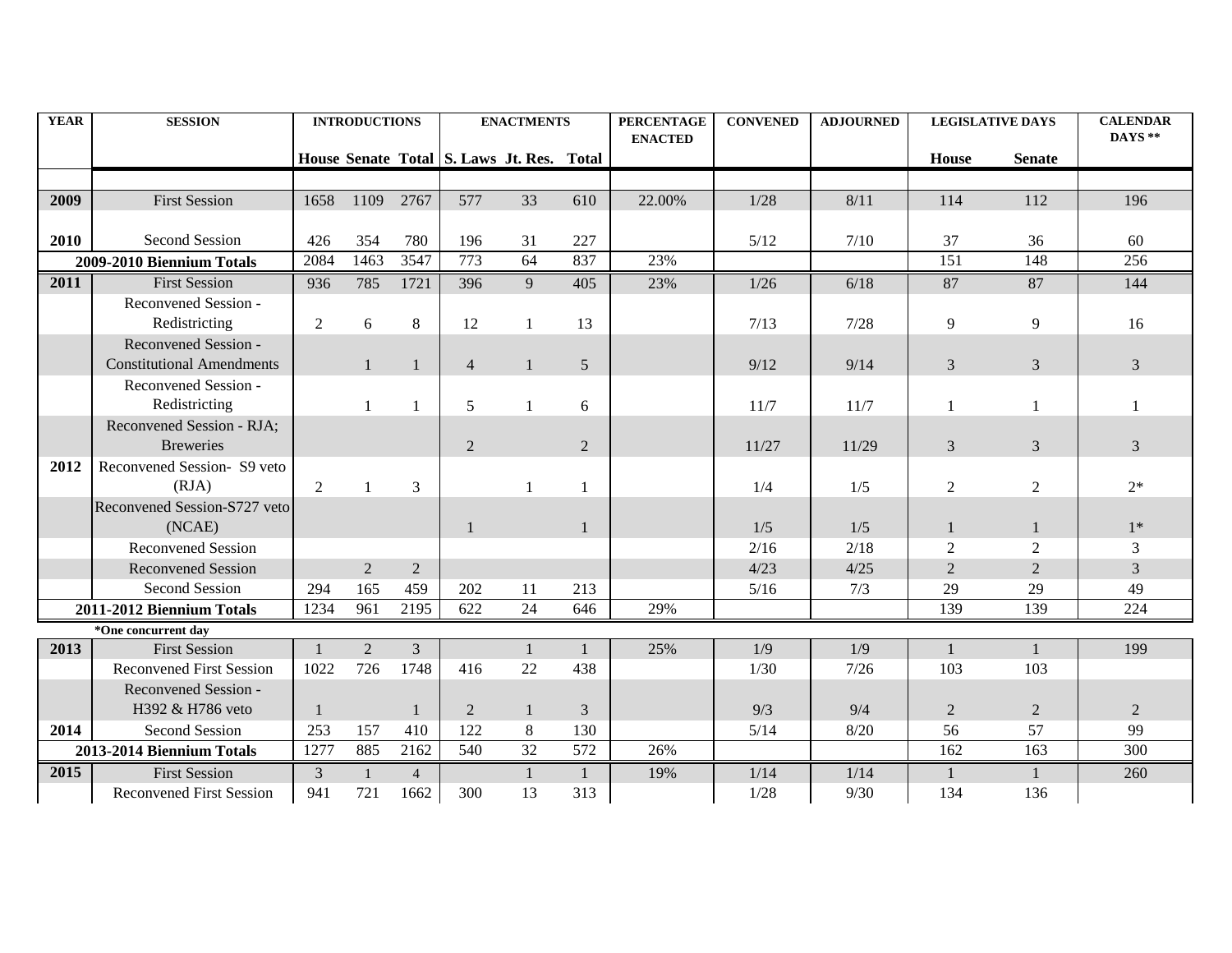| <b>YEAR</b> | <b>SESSION</b>                                                   |                | <b>INTRODUCTIONS</b> |                  |                                           | <b>ENACTMENTS</b> |                             | <b>PERCENTAGE</b><br><b>ENACTED</b> | <b>CONVENED</b> | <b>ADJOURNED</b> |                | <b>LEGISLATIVE DAYS</b> | <b>CALENDAR</b><br>DAYS ** |
|-------------|------------------------------------------------------------------|----------------|----------------------|------------------|-------------------------------------------|-------------------|-----------------------------|-------------------------------------|-----------------|------------------|----------------|-------------------------|----------------------------|
|             |                                                                  |                |                      |                  | House Senate Total S. Laws Jt. Res. Total |                   |                             |                                     |                 |                  | House          | <b>Senate</b>           |                            |
| 2016        | 1st Extra Session -                                              |                |                      |                  |                                           |                   |                             |                                     |                 |                  |                |                         |                            |
|             | Redistricting                                                    | $\mathfrak{Z}$ | 2                    | 5                | 2                                         | $\mathbf{1}$      | 3                           |                                     | 2/18            | 2/19             | $\overline{2}$ | 2                       | $\overline{2}$             |
|             | 2nd Extra Session - House Bill                                   |                |                      |                  |                                           |                   |                             |                                     |                 |                  |                |                         |                            |
|             |                                                                  | $\overline{3}$ | $\mathbf{1}$         | $\overline{4}$   | $\mathbf{1}$                              |                   | $\overline{2}$              |                                     | 3/23            | 3/23             | 1              |                         |                            |
|             | Second Session                                                   | 206            | 181                  | 387              | 123                                       | 21                | 144                         |                                     | 4/25            | 7/1              | 41             | 44                      | 68                         |
|             | 3rd Extra Session - Disaster                                     |                |                      |                  |                                           |                   |                             |                                     |                 |                  |                |                         |                            |
|             | recovery                                                         | 6              | 1                    | $\boldsymbol{7}$ | 1                                         | -1                | $\overline{2}$              |                                     | 12/13           | 12/14            | $\overline{2}$ | $\overline{2}$          | $2*$                       |
|             | 4th Extra Session -                                              |                |                      |                  |                                           |                   |                             |                                     |                 |                  |                |                         |                            |
|             | Governance changes                                               | 24             | $\overline{7}$       | 31               | $\overline{2}$                            | $\overline{4}$    | 6                           |                                     | 12/14           | 12/16            | 3              | $\mathfrak{Z}$          | $3*$                       |
|             | 5th Extra Session - HB 2                                         |                |                      |                  |                                           |                   |                             |                                     |                 |                  |                |                         |                            |
|             | repeal                                                           | $\overline{2}$ | $\overline{4}$       | $6\,$            | $\overline{0}$                            | -1                | $\mathbf{1}$                |                                     | 12/21           | 12/21            | $\mathbf{1}$   | $\mathbf{1}$            |                            |
|             | 2015-2016 Biennium Totals                                        | 1188           | 918                  | 2106             | 429                                       | 43                | 472                         | 22%                                 |                 |                  | 185            | 190                     | 336                        |
| 2017        | *One concurrent day<br><b>First Session</b>                      | $\mathbf{1}$   | $\overline{2}$       | $\mathfrak{Z}$   | $\overline{0}$                            | $\mathbf{1}$      | $\mathbf{1}$                | 14%                                 | 1/11            | $1/11$           | $\mathbf{1}$   | $\mathbf{1}$            | 171                        |
|             |                                                                  |                |                      |                  |                                           |                   |                             |                                     |                 |                  |                |                         |                            |
|             | <b>Reconvened Session</b>                                        | 924            | 685                  | 1609             | 199                                       | 11                | 210                         |                                     | 1/25            | 6/30             | 93             | 93                      |                            |
|             | Extra Session on redistricting<br>called by Governor for 6/8 did |                |                      |                  |                                           |                   |                             |                                     |                 |                  |                |                         |                            |
|             | not convene                                                      |                |                      |                  |                                           |                   |                             |                                     |                 |                  |                |                         |                            |
|             | <b>Reconvened Veto Session</b>                                   |                | $\mathbf{1}$         | $\mathbf{1}$     |                                           | $\mathbf{1}$      | $\mathbf{1}$                |                                     | 8/3             | 8/3              | $\mathbf{1}$   | $\mathbf{1}$            | $1*$                       |
|             | <b>Reconvened Session</b>                                        | $\mathbf{1}$   | $\overline{2}$       | $\mathfrak{Z}$   | $\mathbf{1}$                              | $\mathbf{1}$      | $\overline{2}$              |                                     | 8/3             | 8/3              | $\mathbf{1}$   | $\mathbf{1}$            | $1*$                       |
|             | Reconvened Session -                                             |                |                      |                  |                                           |                   |                             |                                     |                 |                  |                |                         |                            |
|             | Redistricting                                                    | $\mathbf{1}$   | $\overline{2}$       | $\mathfrak{Z}$   | $\overline{2}$                            |                   | 3                           |                                     | 8/18            | 8/31             | 9              | $\,8\,$                 | 14                         |
|             | <b>Reconvened Session</b>                                        | $\mathbf{1}$   | 6                    | $\overline{7}$   | $\mathbf{1}$                              | $\overline{2}$    | 3                           |                                     | 10/4            | 10/17            | $\overline{7}$ | 6                       | 17                         |
| 2018        | Reconvened 2017 Session                                          |                | 12                   | 12               |                                           | $\overline{4}$    | 4                           |                                     | 1/10            | 2/13             | 15             | 14                      | 35                         |
|             | <b>Second Session</b>                                            | 175            | 109                  | 284              | 126                                       | 6                 | 132                         |                                     | 5/16            | 6/29             | 30             | 28                      | 45                         |
|             | First Extra Session - Const.                                     |                |                      |                  |                                           |                   |                             |                                     |                 |                  |                |                         |                            |
|             | Amendments                                                       | $\mathfrak{S}$ | $\tau$               | 12               | $\overline{2}$                            |                   | 3                           |                                     | 7/24            | 8/4              | 5              | 5                       | 12                         |
|             | Second Extra Session - Const.<br>Amendments                      | $5\,$          | $\mathfrak{Z}$       | $8\,$            | $\sqrt{2}$                                | $\mathbf{1}$      | $\ensuremath{\mathfrak{Z}}$ |                                     | 8/24            | 8/27             | $\overline{2}$ | $\sqrt{2}$              | 4                          |